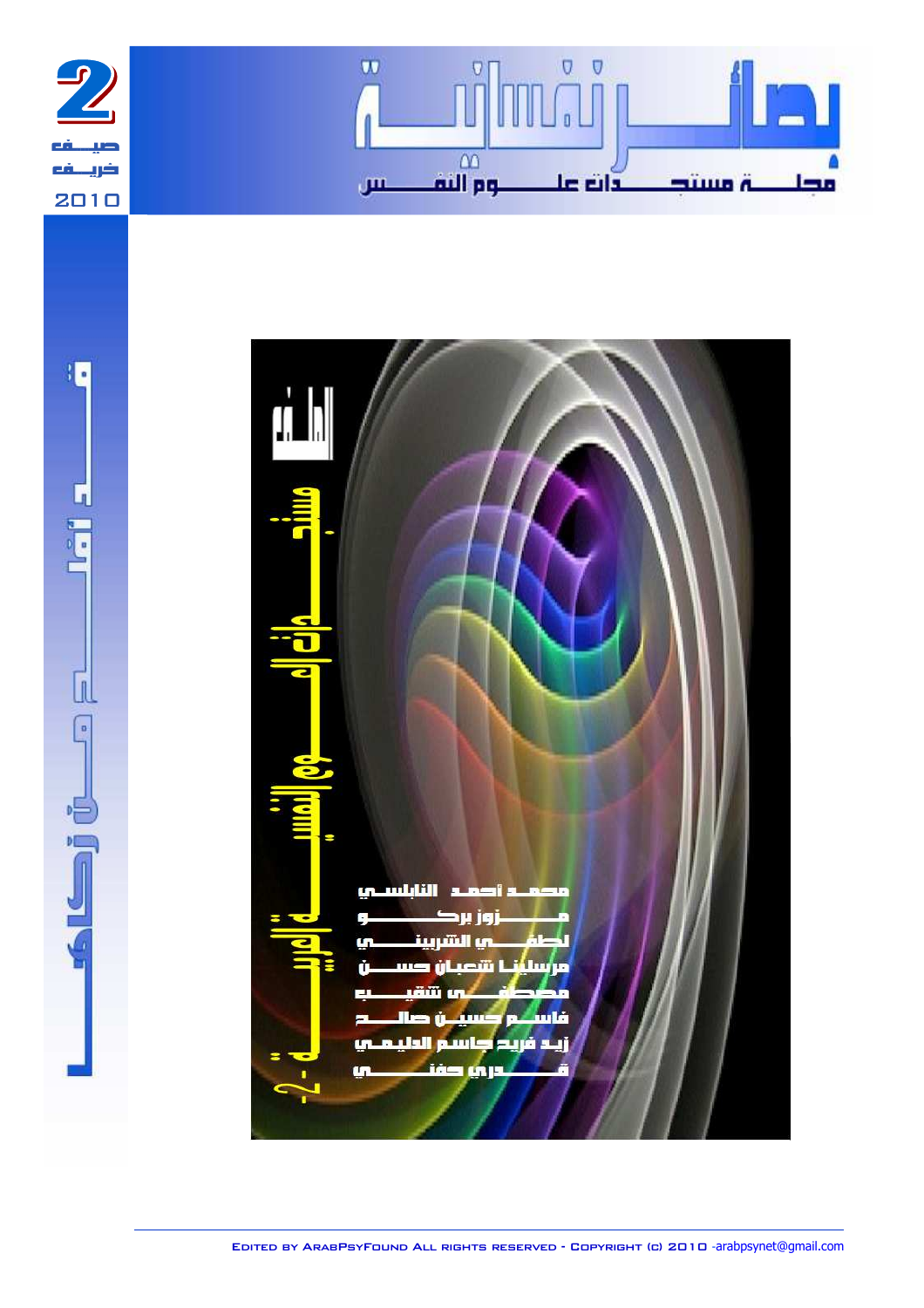

- 

مجلـــــة مستجـــــم1ت علـــــــــــوم النـفـــــــــــس

د در فعليم <u>است.</u>



| <b>SUbscription For ARAbpSYNET SERVICES PACK</b>                                                                                                                                            | الإشتصراك في سلــــــــــة خممـــــات الشبكــــــة                           |
|---------------------------------------------------------------------------------------------------------------------------------------------------------------------------------------------|------------------------------------------------------------------------------|
| REGISTRATION FOR 2010                                                                                                                                                                       | إشتراكات سنصة 10 20                                                          |
| Psychiatrists & Psychologists                                                                                                                                                               | خاص بالأطباء وأساتحق علو النغس                                               |
| After Send CV                                                                                                                                                                               | إرسال السيرة الخاتية                                                         |
| Via Cy Form                                                                                                                                                                                 | حسب النموذج التالي                                                           |
| www.arabpsynet.com/cv/cv.htm                                                                                                                                                                | www.arabpsynet.com/cv/cv.htm                                                 |
|                                                                                                                                                                                             |                                                                              |
| تقدم الشبكة خدماتها) سنة 2010 (لأحصائيي و طلبة العلوم النفسية و الإنسانية  دون معلوم مالي.<br>يتم الإشتراك بعد ارسال السيرة العلمية و ملخصات الأبجاث و الأطروحة و المنشورات العلمية من خلال | النماذج التالية:<br>www.arabpsynet.com\cv\CV.HTM                             |
|                                                                                                                                                                                             | www.arabpsynet.com\paper\PapForm.htm                                         |
|                                                                                                                                                                                             | www.arabpsynet.com\these\ThesForm.htm<br>www.arabpsynet.com\book\booForm.htm |
|                                                                                                                                                                                             |                                                                              |
| تعتمد الشبكة مستقبلا لتنمية مواردها و لمواصلة أداء رسالتها إلى الدعوة لتفعيل وسائل  الدعم التالية:                                                                                          | <b>دعـم "الوقــف للعلــم"</b> لـحساب شبكة العلوم النفسية العربية             |
| <b>دعـم الجهات التي تعـرُف الشبكـة بخدمـاتها:</b> مشـافي الطب الـنفـسي، أنـشطة علميـة خاضعة                                                                                                 | لمعلوم تسجيل ( مؤتمرات، ورش العمل، ندوات تكوينية) وطلبات التوظيف،            |
|                                                                                                                                                                                             | دعـم الأفـراد والهنئـات والمؤسسـات                                           |
|                                                                                                                                                                                             | الإعسلان بما توافستق وخسلط الشبكسة و استقلالبتها                             |
|                                                                                                                                                                                             | تتلقى الشبكــــة عـــروض الدعم على بريدها الإلكتروني: arabpsynet@gmail.com   |
| <b>JOURNAL CORRESPONDENCE</b>                                                                                                                                                               | مراســـــــــــــات المجـلـــــــــة                                         |
| E.MAIL: arabpsynet@gmail.com                                                                                                                                                                |                                                                              |
| <b>P.MAIL:</b>                                                                                                                                                                              | بريد ورقـــو: :                                                              |
| Doctor Jamel TURKY                                                                                                                                                                          | " الدكتور جمال التركي "                                                      |
| 28 Habib Maazoun Street                                                                                                                                                                     | 28 نهج الحبيب المعزون                                                        |
| TAPARURA Building Block "B" Nº3                                                                                                                                                             | عمارة تيرورة مدرج ب عدد 3                                                    |
| 3000 SFAX - TUNISIA                                                                                                                                                                         | 3000 صفاقس - تونس                                                            |

ـــــــــــــــــــ  ــــــــــــــــــ:אـــــد 2 ــــــــ&ـــــــــ

Bassaaer Nafssania: N°2 Summer & Autumn Autumn 2010 2010ـــــــــ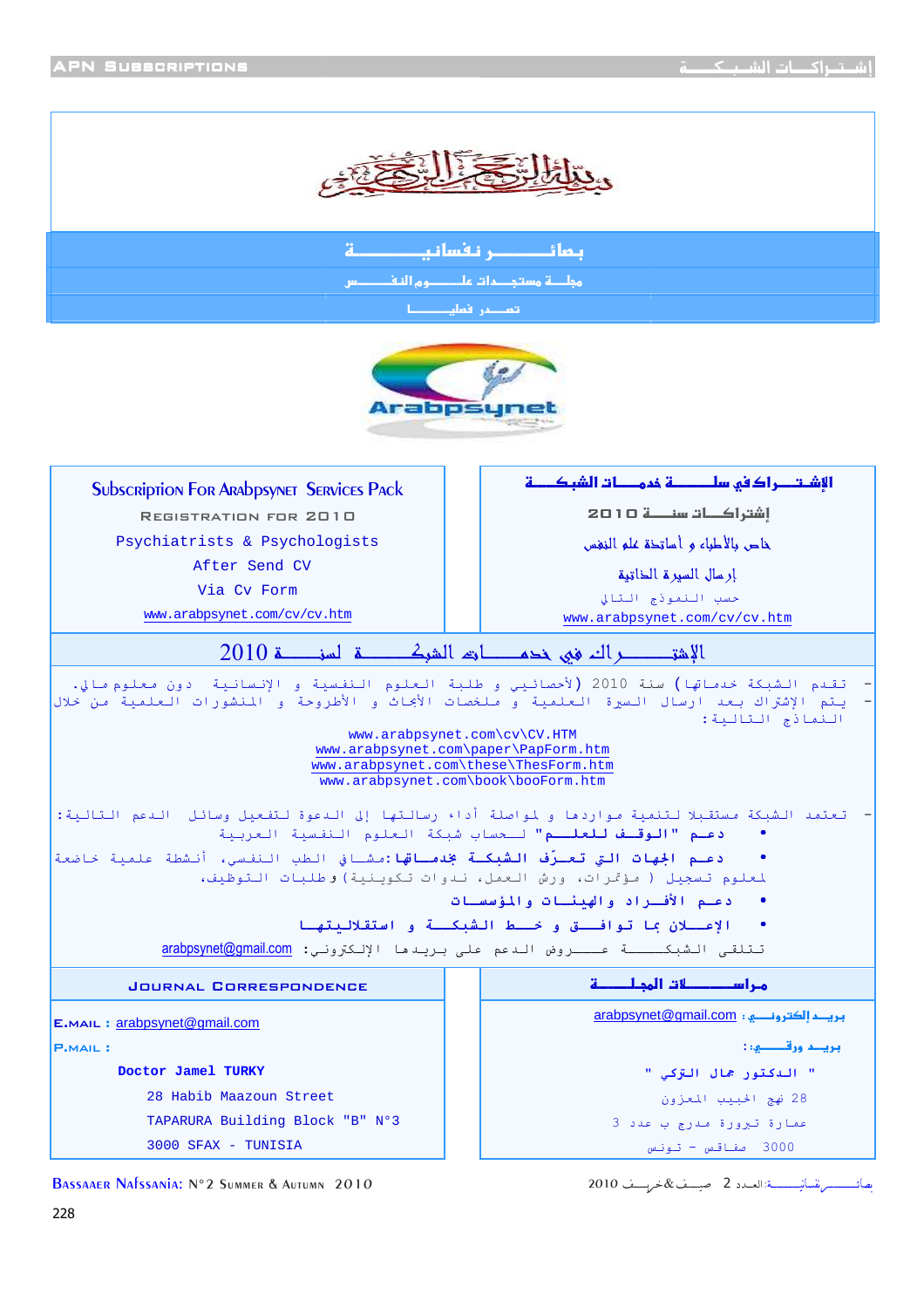ـــــــــــــــــــ 



BASSAAER NAfssania: N°2 Summer & Autumn 2010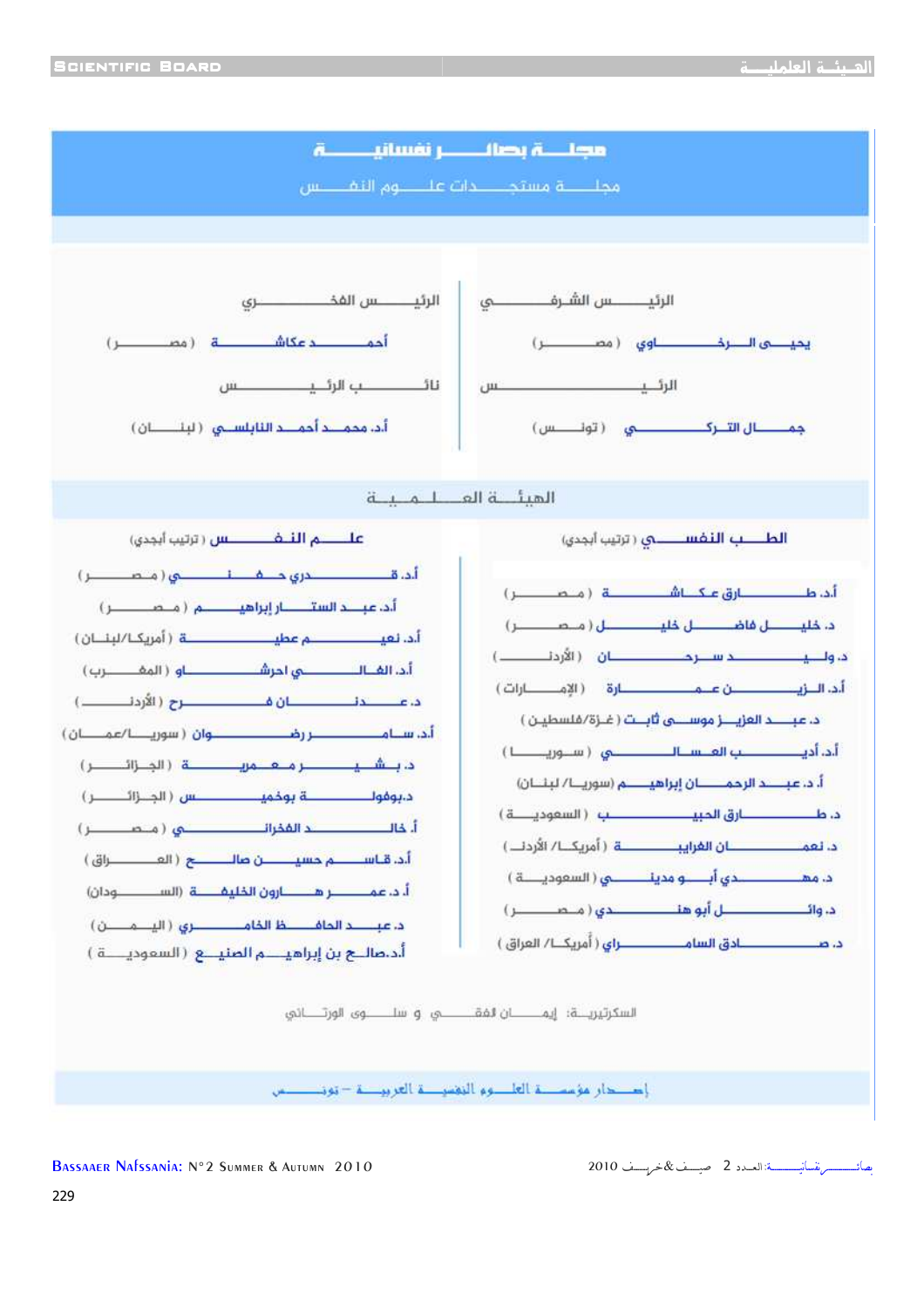40841241 6

|     | الی مسیح میلان است. این مسئل این است از 2010 و 2010                                                               |                |
|-----|-------------------------------------------------------------------------------------------------------------------|----------------|
| 232 |                                                                                                                   |                |
|     | محمــــــم أحمــــــــم الفا بـلســــــــــو                                                                      |                |
| 232 |                                                                                                                   |                |
| 237 |                                                                                                                   |                |
|     |                                                                                                                   |                |
|     |                                                                                                                   |                |
| 238 | توميـــــــــــــات ولتقـــــــــــــ و أمافــــــــــــال الشــــــــــوار ع                                     |                |
|     | لعلف المستحسب الشربين المستحسب                                                                                    |                |
| 239 |                                                                                                                   |                |
|     | مر سلينـــــــــــا شمبــــــــــــان حســــــــــــــن                                                           |                |
| 241 |                                                                                                                   |                |
| 242 |                                                                                                                   |                |
|     |                                                                                                                   |                |
| 243 | البرنا مستستحسني الومانستستنسي لمكافح ستستعينة التمخيستستنسين                                                     |                |
| 244 | البرنا وحصصصصح الوطن صصصصو لوكافح صصصته الأمو مصطبقان                                                             |                |
| 245 |                                                                                                                   |                |
| 245 |                                                                                                                   |                |
| 246 |                                                                                                                   |                |
| 246 | فتستنسل فتستنسسناك وتستنسسورث للسفين مستنسلامة العاطفيت تنتسية                                                    |                |
| 247 |                                                                                                                   |                |
| 247 |                                                                                                                   |                |
| 248 |                                                                                                                   |                |
| 248 |                                                                                                                   |                |
|     |                                                                                                                   | ┣              |
| 248 | <u> المصطلح المستخدمة المستخدمة المساحرين والسلط المستخدمة المستخدمة</u><br>$\ddot{a}$                            |                |
| 249 |                                                                                                                   | Z              |
| 250 | ألمر أقي<br>۔وم                                                                                                   |                |
| 250 |                                                                                                                   | $\mathbb{I}$   |
|     | زيد فريصم بأسده المليمصو                                                                                          |                |
| 251 |                                                                                                                   | ┣              |
|     | قىسىسىسىدرى دفنىسىسىسىسى                                                                                          |                |
| 252 | علــــــــم النفــــــــس السياســـــــي فــــــي مســـــــر بـيــــــن الأكاميميــــــــة و الممار ســـــــــة 1 | $\overline{Z}$ |
| 253 |                                                                                                                   |                |
|     |                                                                                                                   |                |
| 254 | <b>INTERVIEWS / 2010</b>                                                                                          | 0              |
| 254 | ثقافتن حصالة تفصصرُ ق بيصص حصصب الصصفات والنر جسيصمة                                                              |                |
|     |                                                                                                                   | Ü              |
|     |                                                                                                                   |                |
|     |                                                                                                                   |                |
|     | Л<br>$\sim$ $\sim$ $\sim$<br>prop-                                                                                | $\mathbf{Z}$   |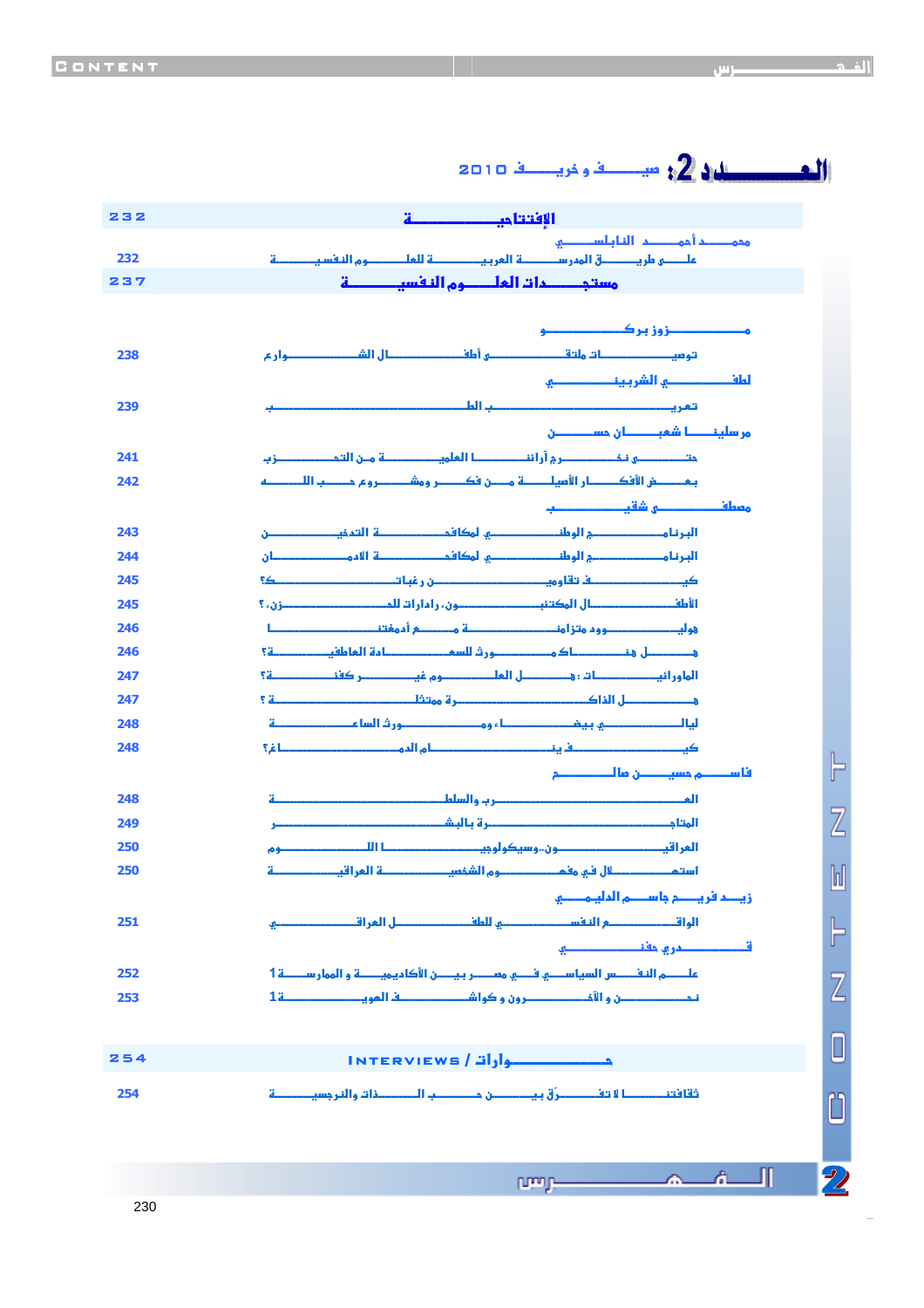# ل من المستقيم المستقيم المستقيم المستقيم المستقيم المستقيم المستقيم المستقيم المستقيم المستقيم المستق<br>والمستقيم المستقيم المستقيم المستقيم المستقيم المستقيم المستقيم المستقيم المستقيم المستقيم المستقيم المستقيم ا<br>والمستقي

| 257        |                                                                                                                                                                                                                                      |
|------------|--------------------------------------------------------------------------------------------------------------------------------------------------------------------------------------------------------------------------------------|
|            |                                                                                                                                                                                                                                      |
| 258        | قعسيط تمويج <b>و تنقيذ و نشــر البحوث العلويــة المحيــــة</b> حمـــــــــــــ أ ديـــــــــــــــــــــ العسائـــــــ                                                                                                               |
| 262        | <mark>إستراتيجيـــات دــــل المسائـــــــل الريافيــــــة لــــــمى المافـــــــــل =كبــــ     الـو دو د خربـــوش ع هجلـــة   بجــة</mark>                                                                                          |
| 263        | 1ة - محمد المستخدمات المستخدمات المستخدمات                                                                                                                                                                                           |
|            |                                                                                                                                                                                                                                      |
| 265        | ا <b>لثقاف الصحيح الله عن الله عن الله عن الله عن الله عن الله عن الله عن الله عن الله عن الله عن الله عن الله عن الله عن الله عن الله عن الله عن الله عن الله عن الله عن الله عن الله عن الله عن الله عن الله عن الله عن الله ع</b> |
| 269        | موان مستنب <b>ر في الطفول المستنبر العامل العامل المعامل المعامل المعامل المعامل المعامل المعامل المعامل المعامل ال</b>                                                                                                              |
|            |                                                                                                                                                                                                                                      |
| 272        | مراسكات الشكة / MAILING LIST                                                                                                                                                                                                         |
| 272        | أبلو أيبت                                                                                                                                                                                                                            |
|            |                                                                                                                                                                                                                                      |
| 294        | APPRECIATIONS/ <del>"</del>                                                                                                                                                                                                          |
| 294        | أنعلبا عــــــــــات أملبـــــــــــــاء النفسانيـــــــــــون و أساتــــــــــــــــــــــــــــــــ م النفـــ                                                                                                                      |
|            |                                                                                                                                                                                                                                      |
| 296        | مؤتمـــــرات نفسيـــــــة/ Psy Congress                                                                                                                                                                                              |
| 297<br>298 |                                                                                                                                                                                                                                      |
| 300        | <mark>الجهعيــــــــة المالويـــــــــة للطـــــــب النفســــــــــو "الولتةــــــــــو القليمــــــــــــ و = الـقـا مـــــــــــــــــر ة</mark>                                                                                   |
| 305        | ف <mark>ورة متقم مستنسسة فسيستسبق التجليب مستنسس اللفة سيستنسست مستنسس</mark> = فبالسطين المستنسسين                                                                                                                                  |
| 306        |                                                                                                                                                                                                                                      |
| 308        | <mark>مؤتمـــــر قصـــــر العينـــــــــي لطــــــب نفــــــس الأمافـــــال والمرا وقيـــــــــن — الـقــا مــــــــــــــــر ة</mark>                                                                                               |
| 310        | الملتقى المولى الأول مول أماقـال الشواريح :آليــات التكفل بيـن التعبور والممار سـة — 1 إخ 1 1 ــــــــــــــــ                                                                                                                       |
| 312        |                                                                                                                                                                                                                                      |
| 313        | <mark>مائتقىسى موالسى جىسول :العنصف النفسيسى ما خيسل أوسيسلط العميسل</mark> — 1 إخر 11 كيسيسيسي                                                                                                                                      |
| 315        | المؤتم مستنسس الوطن المستنسسي الأول للطب مستنسسية النفس مستنسسي = السعو ديستنسسية                                                                                                                                                    |
| 317        |                                                                                                                                                                                                                                      |
| 319        |                                                                                                                                                                                                                                      |

40841241 6

Л

Â.

æ.

ppng-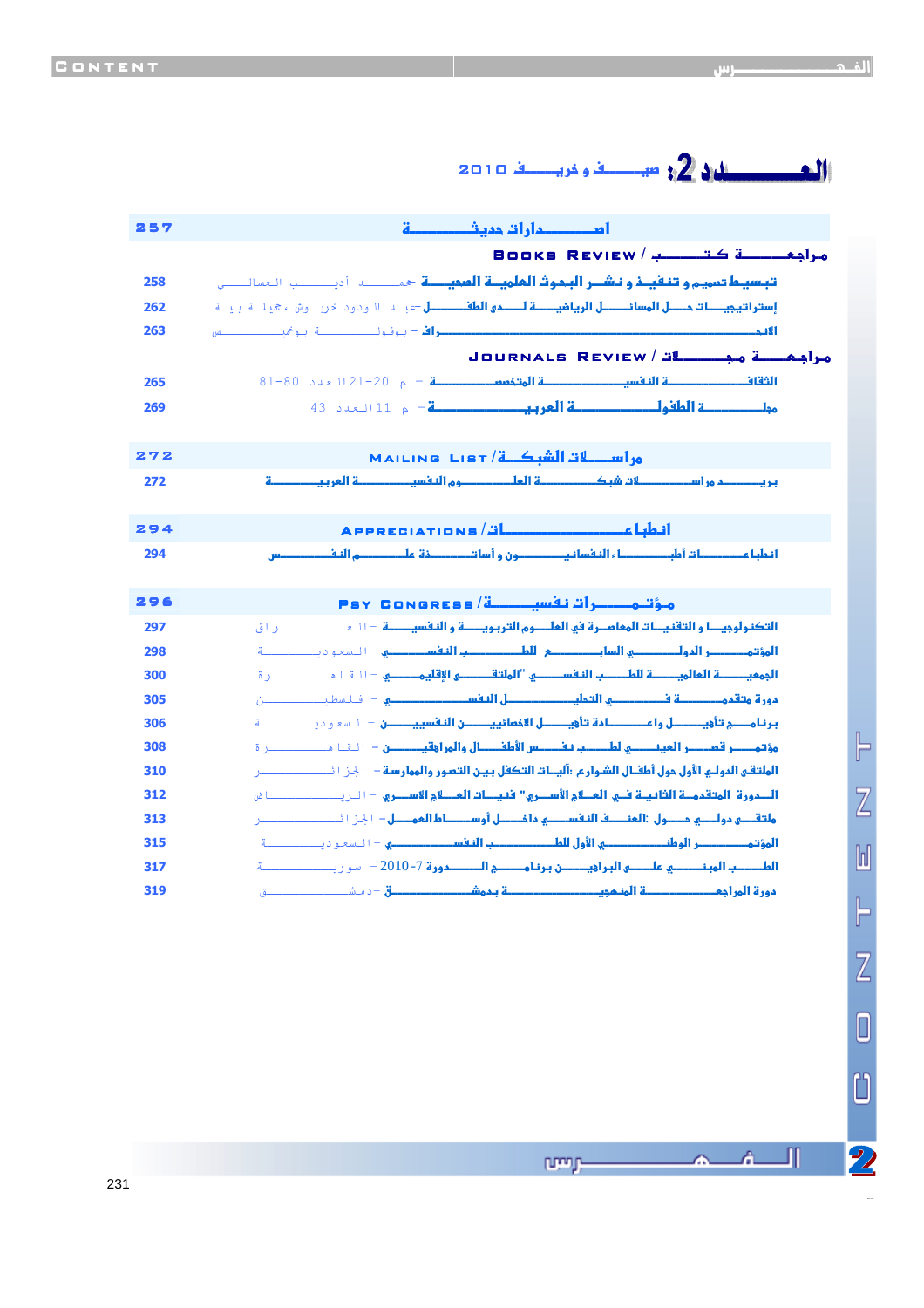#### א:- -ط-ق אد- א- -وמ א-- --------------------------------------------------------------------

أ.<mark>د. هجمـــــــد أحمــــــــــد الفا بـلســـــــــــو</mark> — مار ا بـلـــــــــــس، لبـفــــــــــا ن ----------------------------------------------------------------------%س \$ز אدא-" א- و א- א!د- ----------------------------------------%س - !-א()- א- א'&&- ---------------------------------------------نائــــب رئيـــــس بـوابــــــة شبكــــــة العلـــــوم النـفسيـــــة المربـيـــــة -----------------------------------------

ceps50@hotmail.com ; nabulsy@cyberia.net.lb

يجمع العاملون في تطبيق العلوم الإنسانية على ضرورات تعديل مناهج هذه العلوم بما يـتوافق مع الـوقـائـع الإنـسانـيـة – الـثقـافـيـة. هذه الـوقـائـع الـتي أرست مـبادئ المـدرسة الـنفـسيـة عبر الحضاريـة هي عينـها الـتي وضعت كـبار بـاحـثينا أمـام علائـم الخصوصيـة الـثقـافـيـة التي تحول دون اعتماد التصنيفات والاختبارات و أساليب العلاج الأجنبية. إذ يحتاج هذا الاعتماد إلى إعادة نظر منهجية في هذه المعطيات قبل وضعها موضع التطبيق.

Ξ

في ما يلي وفي سياق الحديث عن مدرسة نفسية عربية نعرض لبعض المقدمات الأولية التي طرحها عدد من باحثينا على طريق المدرسة العربية للطب النفسي ولعلم النفس.

#### 1- البروفســـــــــــور مصطفــــــــــــــــى زيـــــــــــــــور:

..إن الوقائع العيانية ورصدها لا قيمة لها بغير فكر نظري خالص متعال هو الذي يضفي المعنى ويمنح الدلالة... من كتاب في النفس **2 - اآــــــــــ
ر !'&ــــــــــ
د اــــــــ أ(
 ا)ــــــــ +:**

إنني ريفي النشأة جئت إلى المدينة في بداية دراستي الجامعية فأخذت تتشكل لدفي النظرة المقارنة بين أهل الريف وأهل المدينة. وأخذ القالب العلمي لهذه النظرة ينمو يوما وراء يوم خلال الدراسة الجامعية وما تلاها من دراسات عليا، ثم جاءني العمل في بلاد عربية وزيارة بلاد أجنبية حيث تجاوزت النظرة المقارنة حدود الحضارة الواحدة إلى الحضارات الأخرى .

... إن هذه الدعوة لا تخرج عن كونها بداية جهد فردي لعمل تفرض مجالاته المتعددة أن يتحمل عبء الكتابة فيها فريق كبير من المتخصصين. وأوجه هذه الدعوة إلى جميع المتخصصين بعلم النفس في مصر وفي العالم العربي... (من كتاب علم النفس عبر الحضاري )

#### 3- الدكتــــــــور محمــــــــــد عثمـــــــــــان نجاتــــــــــ*ـــى*

... لقد أقمت مع عدد من علماء النفس الأميركيين والعرب "جمعية البحوث الحضارية المقارنة" (توقفت بسبب العدوان الثلاثي عام 1956 ( ). من كتاب حياتي مع علم النفس في مصر )

**4 - اآــــــــــــ
ر ــــــــــــــــ آ&ــــــــــ :ل**

... إن الأمراض والاضطرابات النفسية والعقلية، وفي مقدمتها الفصام، تتعلق بأداة الفكر وتوازنه واختلاله، ومن طبيعة الفكر أن تكون

يصائىسسى نفسانيسسسة: العبدد 2- صينسف &خربسف 2010

اللغة هي الأداة الرئيسية والصادقة للتعبير عنه سواء في حالة التوازن أو الاختلال. وهذا الواقع يحتم ضرورة الرجوع إلى لغة الفرد وتعابيره لفهم حالته العقلية وتقرير صحته من خلله. وحاجتنا إلى لغة التفاهم مع المريض العربي وأهله هي بالتأكيد أكثر من حاجتنا إلى مثلها في مجالات أخرى من الطب...

ومن حوافزي هناك شعوري بضرورة إقامة التواصل بين تراثنا العربي والفكر الطبي وبين حاضرنا ومد هذا التواصل إلى المستقبل...

وباعتراف العلماء الغربيين فإن أول تصنيف للأمراض العقلية هو تصنيف العلماء العرب الأوائل، ومن بينهم أحد معاصري الرازي الذي حدد تصنيفا مذهلا في دقته وفي موضوعيته... (من كتاب فصام العقل ) 5- الدكتـــــــــور عبـــــــــد القــــــــــــادر الشيخلــــــــ*ي* 

... هناك عدد من الاضطرابات النفسية والعقلية التي نصادفها في عيادتنا دون أن نجد لها أثرا في التصنيفات الغربية للاضطرابات النفسية. ومن هذه الاضطرابات الخاصة "اضطراب عقلي عابر خاص بمنطقة وسط الفرات "... (من محاضرة في المؤتمر الدولي الثامن للطب النفسي ) **6 . د - ــــــــــــ آـــــــــــــــ** 

... تواجه الدول النامية مشاكل زيادة نمو المعدل السكاني بنسب مهمة كما تواجهنا (في الجزائر وفي الدول العربية) زيادات ملحوظة في طلب الاستشفاء وفي الطوارئ، وذلك في مقابل نواقص هامة وبالغة على صعيدي التجهيز المادي والخبرات البشرية. أمام هذه الوقائع على الدول

BASSAAER NAfssania: N° 2 Summer & Autumn 2010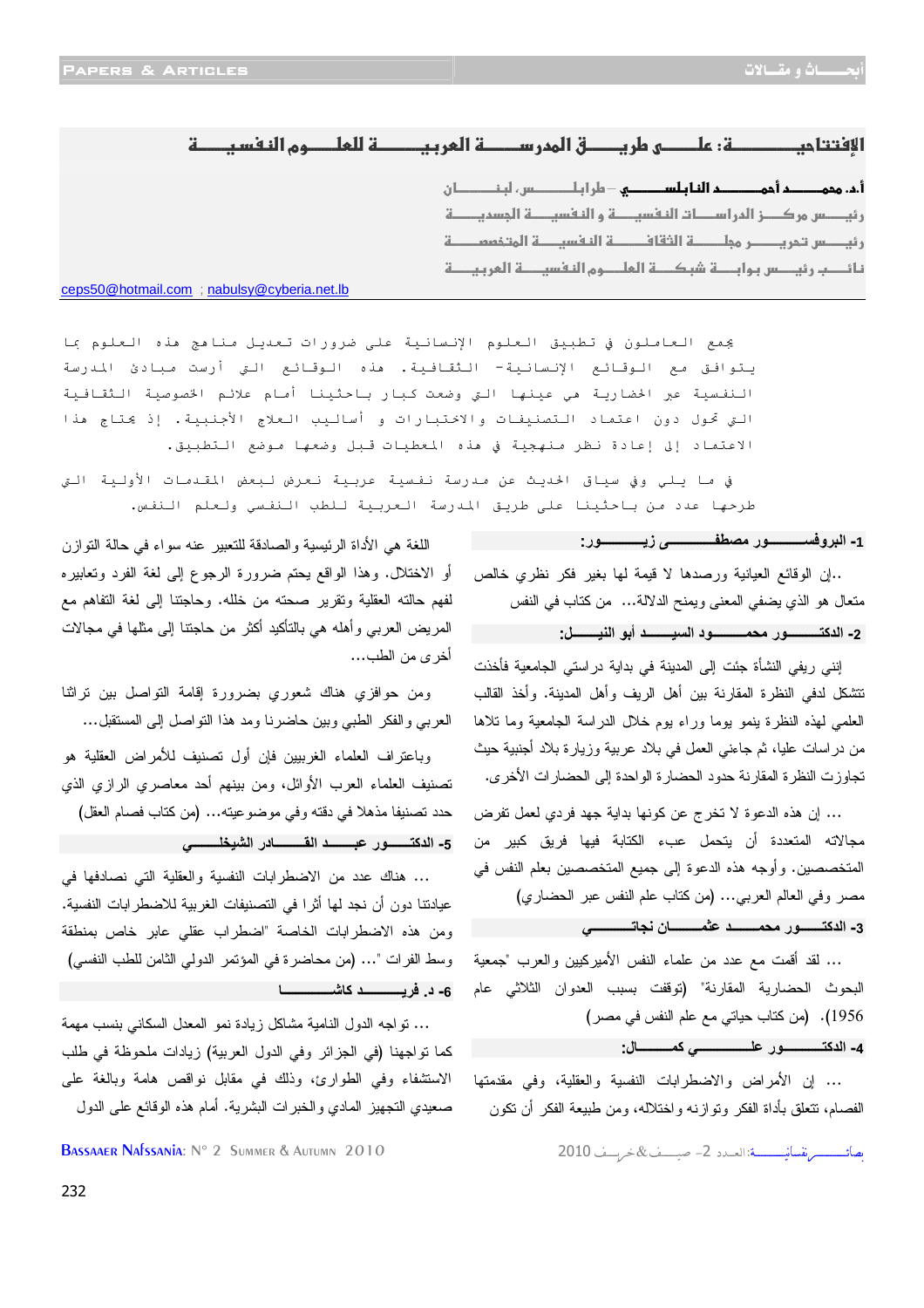العربية (والنامية إجمالا) أن تجد لنفسها تنظيما خاصا لأجهزتها الصحية حتى تستطيع هذه الأجهزة متابعة القيام بدورها وأيضا للحؤول دون تخريب وتدمير قدرة العائلة والمجتمع على تحمل المرضى العقليين واستيعابهم... (من محاضرة في المؤتمر الدولي الثامن للطب النفسي )

 إن هذه الآراء هي قليل من كثير وهي وإن لم تدع صراحة إلى ضرورة قيام المدرسة العربية فإنها تقرر هذه الضرورة من خلال طروحاتها. وبما أننا لا نرى مبررا لتفنيد هذه الآراء وشرحها فإننا ننتقل إلى مناقشة العوائق التي واجهتها دعوتنا إلى المدرسة العربية بعد مضي أكثر من عام على طرحنا لها. وهذه المعوقات لا تختلف في جوهرها عن المعوقات التي تواجه تعريب جميع العلوم، بحيث يمكننا رد هذه المعوقات إلى المواقف المسبقة التالية :

1- الخلط بين "لغة الدين "و" لغة العلم ".

2- اتهام اللغة العربية بالقصور عن استيعاب المصطلحات العلمية . 3- صعوبة رسم الحروف العربية الهجائية . 4- صعوبة التشكيل .

5- الدعوة لاستخدام اللهجات العامة المحلية .

ونود، قبل تطرقنا إلى مناقشة هذه النقاط، أن نستعرض التطور الزمني لهذه المعوقات التي تشكل بحد ذاتها نوعا مميزا من التحدي وشكلا خطرا من أشكال التمييز بين الشعوب .

يمكننا أن نرد البوادر الأولى لهذه المواقف العنصرية إلى نهايات القرن التاسع عشر. ففي العام 1892 ألقى المستر ولكوس محاضرة في القاهرة ورد فيها ما يلي:"... إن السر في تخلف المصريين وعجزهم عن الابتكار يكمن في اعتمادهم اللغة العربية... إلخ ". وبمعنى آخر فإن الاستعمار البريطاني بممارساته غير مسؤول وغير مساهم في هذا التخلف. بل على العكس فإن هذه الممارسات هي بمثابة خطوة على طريق التحضر .

لم نكن لنعرض هذا الرأي لو كان مجرد رأي شخصي. ولكننا نعرضه لأنه عكس تيارا وخطة مدروسة في تعامل الدول الاستعمارية مع مستعمراتها. ووفق هذه الخطة كانت معاهدة "سايكس - بيكو" وإقرار مبدأ الانتداب والعمل على إفشال تجارب الاستقلال العربي بناء على تخطيط مسبق دقيق. ولقد ساهم مؤلفون عرب عديدون في تنفيذ هذه المخططات. ولقد كان هذا الإسهام نتيجة للانبهار بالغرب. ومن هؤلاء المساهمين نذكر لطفي السيد وعبد العزيز فهمي ومارون غصن... إلخ .

 ـــــــــــــــــــ ــــــــــــــــــ :אـــــد2 ــــــــــ& ـــــــ2010 2010 Autumn & Summer 2 °N :Nafssania Bassaaer

ونكتفي بهذا القدر من الاستعراض الزمني لنذكر قارئنا بأن المدرسة التي ندعو إليها هي مدرسة علمية، وهي بالتالي تعارض كل أشكال التمييز الديني والعرقي والعنصري والفئوي وغيرها من أشكال التمييز بين البشر. وإذا وجدنا القارئ نطرح هذه المواضيع فإن ذلك بهدف الدفاع عن مجموعة من البشر (مئات الملايين) تعرضت ولا تزال لأنواع خطرة من التمييز. وبما أن دفاع الأشخاص عن أعراق لا ينتمون إليها يتدرج في خانة الدفاع عن حقوق الإنسان فإننا نأمل أن تتيح لنا حقوق الإنسان حق الدفاع عن أنفسنا وعن مجتمعاتنا (وبخاصة عن مرضانا) دون أن يوجه إلينا مؤمن بهذه الحقوق تهما غير مشروعة. فإذا ما أتت هذه التهم من قبل أناس لا يؤمنون بهذه الحقوق فإننا لا نكترث لها .

وننتقل الآن إلى المعوقات المشار إليها أعلاه لنؤكد بأننا لم نكن لنلتفت إليها لولا أن أدواتها تصدت لدعوتنا وصنفت هذه الدعوة في إطار المحظورات وفي إطار الدعوات الخطرة. وإنني كلبناني آسف لأن مصدر هذه المعوقات كان لبنانيا صرفا. فبريدنا العربي لم يحمل سوى الثناء على هذه الدعوة. والثناء عينه حمله بريدنا اللبناني. ولكن هذا الأخير تضمن، ولو بنسبة ضئيلة، كل المعارضة التي واجهتها الدعوة إلى المدرسة العربية. وأخشى ما أخشاه أن تؤدي هذه المواقف المتنافرة والسقيمة إلى اتخاذ المفكرين والعلماء العرب موقف التعميم وصولا إلى التحفظ على كل ما هو لبناني. وآسف إذ أقرر أننا قد اختبرنا مثل هذا التحفظ في قبول القراء العرب لمجلة الثقافة النفسية .

وفي عودة إلى مناقشة المعوقات المشار إليها أعلاه، نبدأ ب:

1 هل تقتضي الموضوعية العلمية أن يشعر الباحث بالعار بسبب انتمائــه الـعربي أو بسبب انتمـائــه الدين*ـي*؟

من المؤكد من المؤكد أن الاضطراب النفسي، على أنواعه، يتصاحب مع الاضطراب اللغوي. كما أنه من المؤكد أن كل مريض يهلوس ويتخيل يعاني اضطرابه اللغوي بلغته الأم. فالإسرائيلي ذو الأصل العربي يهلوس بالعربية إذا ما مرض. كما يهلوس بها المرضى الذين تعلموا العربية كلغة أساسية (حتى ولو لم يكونوا عربا). وعلى هذا الأساس هل هناك من يتهم دارس هذه الاضطرابات اللغوية بالتعصب الديني أو العرقي؟ وهل يستطيع الاختصاصي التعمق في دراسة هذه الحالات إذا هو لم يدرس اضطرابات اللغة العربية لدى المرضى العقليين المتكلمين بالعربية؟ وهل نستطيع تطبيق اختبار رسم الوقت على المتكلم بالعربية كما على المتكلم باللغات الأخرى؟ وهل نستطيع تطبيق أي اختبار نفسي أجنبي على مريض عربي دون تعديل هذا الاختبار؟ ثم هل للدين أو للعرق أو للتمييز المرتكز إليهما مكان في ما ندعو إليه؟ وأخيرا هل يظنن أحد أن الموضوعية العلمية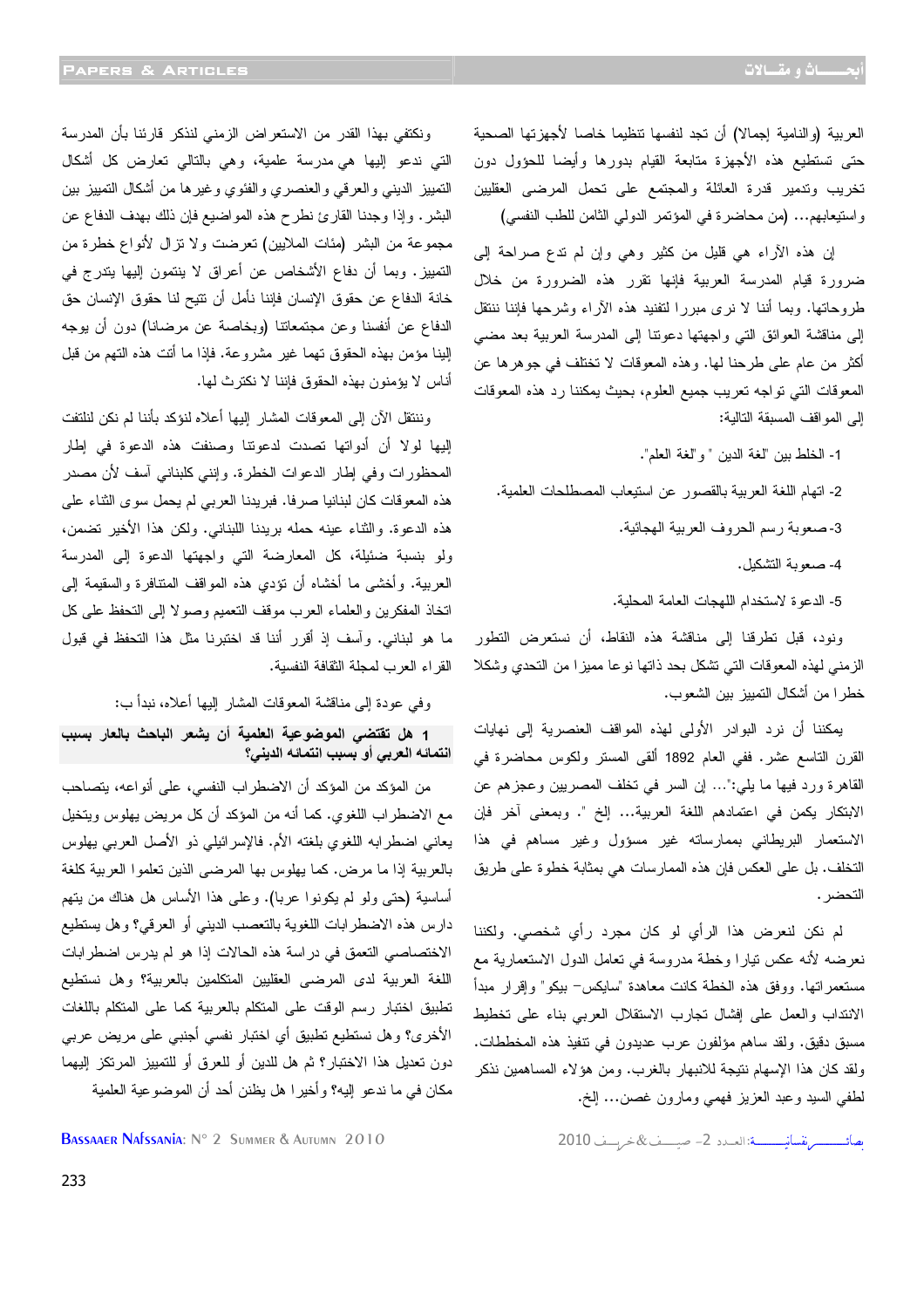تقتضي أن يشعر الباحث بالعار بسبب انتمائه العربي أو بسبب انتمائه الديني؟ أم أن عليه أن يشوه هذه الانتماءات حتى يصبح موضوعيا ! ؟

وهنا نذكر برد للدكتور **شاهين عبد الصبور** على هؤلاء إذ يقول: (الخطأ أولا في المصطلح ).

فاللغة هي اللغة وهي ذاتها المستخدمة في كل الأهداف التعبيرية التي يريدها المتكلم سواء أعلمية كانت هذه الأهداف أم دينية أم غيرها. لذا فإن الصواب هو القول ب:" الأسلوب العلمي "و" الأسلوب الدين" ولكل أسلوب طابعه الخاص وقواعده الخاصة. وأما القول ب " لغة الدين" فهي عبارة يقصد بها مستعملوها التعبير عما يكنونه من عداوة للعربية ).

لقد دأب الاستعمار على الربط بين الإسلام والعروبة حتى بات هذا الربط معتبرا من المسلمات (حتى في أذهان بعض العرب). وهنا أذكر شكوى أحد زملائي على مقاعد الدراسة إذ قال: "أنا لبناني ، فإذا ما أتيت عملا ناقصا وصفوني (يقصد أهل البلاد التي كنا ندرس فيها) بالعربي، أما إذا أتيت عملا جيدا وناجزا وصفوني باللبناني الذي لا يمت إلى العروبة بصلة. حتى بت لا أعرف إن كنت عربيا أم لا ".؟!

خلاصة القول إن الدعوة إلى المدرسة العربية هي **دعوة ذات أهداف إنسانية تهدف إلى دعم وتعميق فهمنا للمريض وزيادة إمكانياتنا في علاجه والتخفيف عنه بعيدا عن أي تمييز ديني أو عرقي أو فئوي.**

2- اتهام اللغة العربية بالقصور. عن استيعاب المصطلحات العلمية:

يعاني الباحث النفسي المعاصر من "اضطراب المصطلح ". فالدراسات النفسية تشهد تطورات هامة في وقتنا الحالي. وهذه التطورات كثيرا ما تقتضي تفريع المصطلح الواحد إلى أربعة أو خمسة مصطلحات فرعية، مما يتسبب غالبا بارنباك وتشويش القارئ. و"اضطراب المصطلح " يشكل اليوم شكوى أساسية لدى الباحثين الأميركيين خاصة والغربيين عامة .

ومن الطبيعي أن تكون معاناة الباحث العربي من "اضطراب المصطلح " معاناة أكثر عمقا. ومرد هذا العمق وهذه المعاناة يكمن في أن باحثينا لا يقودون هذه الأبحاث ولا يجارونها بل إنهم لا يطلعون عليها إلا بعد مرور عدة سنوات (وهذا يدعم ضرورة قيام المدرسة العربية). أما التستر وراء الادعاء بقصور اللغة العربية عن استيعاب هذه المصطلحات فهو دعوة باطلة. وهذا الباطل يعجز عن تغطية قصورنا وقصور مراكزنا العلمية ومؤسساتنا حتى نطمئن بالا ونلقي اللوم على اللغة. ومثالنا الحاسم على ذلك كتاب نعترف بأننا لم نطلع عليه إلا مؤخرا (في سياق اهتمامنا بموضوع التراث النفسي العربي) وهو كتاب ابن الجوزي أخبار الحمقى والمغفلين. وفي هذا الكتاب نجد أن عدد تسميات الأحمق في اللغة العربية يبلغ الـ 49 تسمية وهي :

 ـــــــــــــــــــ ــــــــــــــــــ :אـــــد2 ــــــــــ& ـــــــ2010 2010 Autumn & Summer 2 °N :Nafssania Bassaaer

الأحمق، الرقيع، المائق، الأزبق، الهجهاجة، الهلباجة، الخطل، الخرف، الملغ، الماج، المسلوس، المأفون، المأفوك، الأعفك، الفقاقة، الهجأة، الألق، الخوعم، الألفت، الرطىء، الباحر، الهجرع، المجمع، الأنوك، الهنبك، الأهوج، الهبنق، الأخرق، الداعك، الهداك، الهبنقع، المدله، الذهول، الجعبس، الأوره، الهوف، المعضل، الغدم، الهتور، عياباء وطباقاء .

ومن الأسماء الخاصة بالمرأة الحمقاء: الورهاء، الخرقاء، الدفنس، الخذعل، الهوجاء، القرنع، الداعكة والرطيئة .

ولدى قراءتي لهذه التسميات تذكرت ارتباكي لدى محاولتي ترجمة كلمات Imbécile و Idiot و débile

وهي درجات الحمق الثلاث بحسب التصنيف الدولي للاضطرابات النفسية. مما لم أعد أشك معه في أن ارتباكي في حينه كان مرده إلى جهلي اللغة العربية و مصطلحاتها النفسية وليس قصور هذه اللغة. فهذه اللغة قد لا تحوي في تراثها مرادفات تقنية ولكنها تحوي حتما المصطلحات العائدة للعلوم الإنسانية

وبخاصة علم النفس. بل أبعد من ذلك يتساءل الباحث عما إذا كانت هذه التسميات مترادفة أم أنها تدل على درجات الحمق. ونجد الجواب لدى مؤلف الكتاب، ابن الجوزي، إذ يروي على لسان أعرابي سئل عن الفرق بين الأحمق والمائق فقال " : الأحمق مثل المائح على رأس البئر والمائق هو مثل المائح الذي هو في أسفل البئر، فبينهما من الجودة في الحماقة ما بين هذين ".

فهل يصح أن نتهم اللغة العربية بالقصور في استيعابها للمصطلحات والمفردات النفسية؟

أ 3- صعوبــــة رســـم الحــــــروف العربيـــــة الـهجائيــــــــــة

نكتفي هنا بالتذكير بتعقيد رسوم الحروف اليابانية أو الصينية (تحتوي الآلة الكاتبة الصينية على 8500 مفتاح للحروف). كما نذكر بأن هذا التعقيد لم يحل دون قيام المدرسة اليابانية والصينية ودون قيادتهما للأبحاث العالمية في مجالات نفسية عدة .

4- صعويـــــــــــــــة التشكيــــــــل والدعـــــــوة لإلغائـــــــــه في رأينا أن هذه الدعوة ساذجة بحيث لا تستحق الرد عليها . 5– الدعـــــوة لاستخـــــدام اللهجــــــات العاميــــــة المحليـــــة بدون تعليق.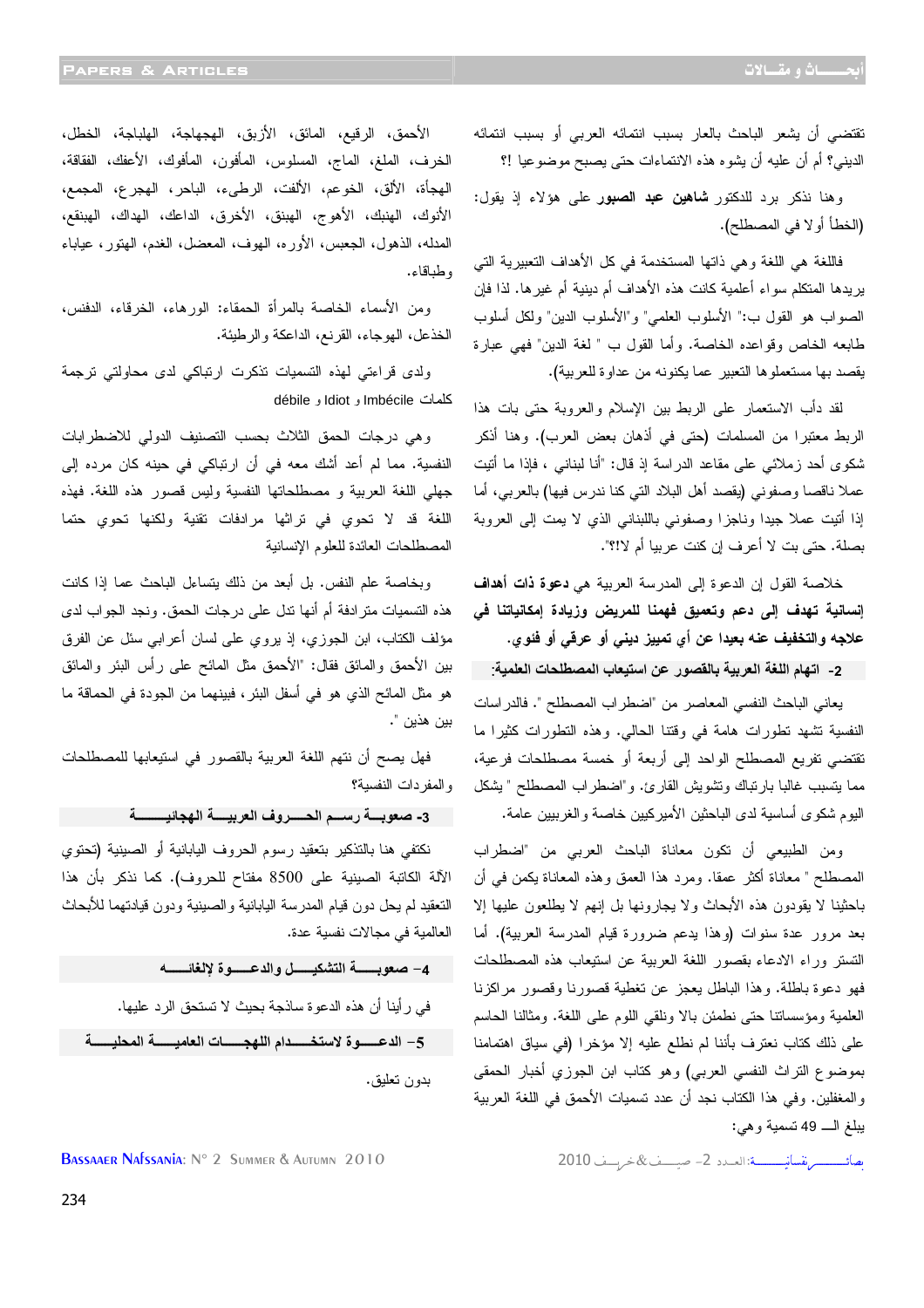وبعد استعراضنا لهذه المعوقات ننتقل إلى مناقشة الخطوات العملية على طريق إرساء علم نفس عربي. وهذه الخطوات لا يمكن تحقيقها إلا بتضافر الخبرات والتجارب العربية لأن كل واحدة منها تمثل مشروع بحث علمي يحتاج إلى سنوات عديدة وإلى باحثين كثر. وهذه الخطوات هي التالية :

(أ) معجم الألفاظ النفسية- التراثية وشرحها:

لقد أعطينا أعلاه مثالا على مرادفات كلمة "الأحمق" في اللغة العربية، هذه المرادفات التي يجهلها أكثر اختصاصيينا المعاصرين. وقس على ذلك آلاف المرادفات والمصطلحات الأخرى مما يقتضي وضع معجم لهذه الألفاظ حتى يسهل على الاختصاصي والباحث والمترجم الرجوع إليها عند الحاجة .

> **(ب) تحقي**ق الكتب والمخطوطات النفسية- التراثية (ج) تنوير التراث النفسي- العربي:

ونقصد بهذا التنوير عملية دقيقة ومحددة نوجزها على النحو الآتي: لدى مراجعتنا للكتب التراثية (عربية كانت أم يونانية أم غيرها) نلاحظ فيها من الاستطراد ما لا يتفق مع المفاهيم الحديثة للكتابة وللعلوم. فلو أخذنا كتاب أخبار الحمقى والمغفلين المشار إليه أعلاه، فإننا نلاحظ احتواءه على استطرادات وعلى أخبار وأبيات شعر لا تهم الاختصاصي النفسي بحال. بل إن ما يهم هذا الاختصاصي لا يتجاوز العشر صفحات من هذا الكتاب. والتحديث في رأينا هو استخلاص هذه الصفحات والتعليق عليها تعليقا يضعها في مكانها في المناظير العلمية الحديثة .

**(د)** علم النفس عبر الحضار ي:

تشير إحصاءات الطب النفسي إلى وجود فوارق ملحوظة في أعداد المرضى بين ثقافة وأخرى، وبين بلد وآخر، وبين المدينة والريف في داخل البلد نفسه. ولقد تفرد الباحث العربي د. محمود السيد أبو النيل بإصدار كتابه علم النفس عبر الحضاري، وتمكن من إظهار الفوارق الملموسة في نتائج تطبيق النظريات النفسية وفي نسب الإصابات المرضية بين البلدان العربية والبلدان الأخرى. وفي حينه دعا الباحث إلى توجيه العناية نحو هذا الميدان ولكن صرخته ذهبت هباء. ونحن إذ ننظر إلى كتابه كخطوة على طريق المدرسة العربية فإننا نزداد إدراكا للصعوبات التي يواجهها قيام هذه المدرسة .

**(هـ)** المعاجم النفسية:

إن معجم الألفاظ النفسية التراثية، المشار إليه أعلاه، يعتبر مرجعا أساسيا للمعاجم النفسية المختصة التي نشير إليها في هذه الفقرة. وواقع الأمر أن المكتبة العربية لم تعدم بعض النتاجات الجيدة في هذا المجال .

مصائـــــــــــ نفسانيـــــــــة: العــدد 2- صيــــف &خريسف 2010

ونخص بالذكر ثبت المصطلحات التي نشرتها مجموعة البروفسور زيور في نهايات ترجمتها لكتب فرويد الصادرة في أواخر الخمسينات. وكذلك معجم مصطلحات التحليل النفسي (عربه د. مصطفى حجازي) ومعجم مصطلحات علم النفس والتحليل النفسي (فرج طه - أبو النيل وغيرهما- دار النهضة العربية). ولكن تعدد الاختصاصات النفسية وتفرعها يجعلان مكتبتنا بحاجة ماسة للمعاجم المتخصصة في هذه الفروع. وتكفينا الإشارة إلى عدم وجود قاموس واحد يستطيع أن يفي بغرض الباحث في التصنيفات المتبعة دوليا للاضطرابات النفسية. بل إن هذه التصنيفات نفسها غير موجودة باللغة العربية .

### **(و)** الاختبار النفسي العربي:

بدون استثناء يتفق الباحثون على عدم صلاحية تطبيق الاختبارات النفسية في ثقافات غير تلك التي وضعت هذه الاختبارات فيها وقننت قياسا على أفرادها. فالاختبار الأميركي غير صالح للتطبيق في إنكلترا وقس عليه، حتى إن الجمعيات الدولية لم تتمكن من إيجاد الاختبارات الصالحة للتطبيق في جميع الثقافات. وهذا المبدأ صالح حتى في حالات الاختبار المؤلف من بضعة أسئلة محددة. فحتى في هذه الحالة فإن الباحث يجد نفسه مضطرا لإدخال بعض التعديلات في ترجمته لهذه الأسئلة. فبدون هذه التعديلات يمكن لهذه الأسئلة أن تستتبع أجوبة غير تلك المنشودة.

#### **(ز)** الطب النفسي الجائحي:

لا يمكن لأية هيئة أن تحدد أولوياتها ما لم تكن قادرة على القيام بتحديد دقيق لاحتياجاتها. فإذا ما عانت بعض البلدان من انتشار مقلق لمرض السل فإنها تكون مضطرة لاستنفار أجهزتها الصحية لمكافحته. فإذا هي لم تفعل، وفي المقابل راحت تبعثر الجهود البشرية والمادية لدراسة فيروس الإيدز الذي لا يصيب سوى بضعة أفراد من سكانها، فإننا نقول إن هذا البلد يهدر طاقاته ويمارس سياسة صحية عبثية .

من خلال هذا المثال نكون قد أعطينا فكرة عن أهمية الدراسات الإحصائية (الجائحية) التي من شأنها توجيه السياسة الصحية في بلادنا. وهذا يقتضي الاهتمام بفرع (الطب النفسي الجائحي) الذي لا نزال نهمله .

#### **(ح)** التصنيف النفسي- العربي:

لم تعدم العيادة العربية بعضا من محاولات إرساء مثل هذا التصنيف. ولكن هذه المحاولات بقيت في حدود المحاولة ولم تتخطها. فالوصول إلى التصنيف العربي هو هدف بحد ذاته ودونه جميع النقاط التي عرضناها أعلاه. فلو أخذنا بعين الاعتبار الإمكانيات الموضوعية المتوافرة لرأينا أن إيجاد هذا التصنيف يحتاج إلى سنوات طويلة من الجهود الشاقة وإلى مراحل متعددة وشاقة بدورها. ومن أهم هذه المدارس نذكر :

BASSAAER NAfssania: N° 2 Summer & Autumn 2010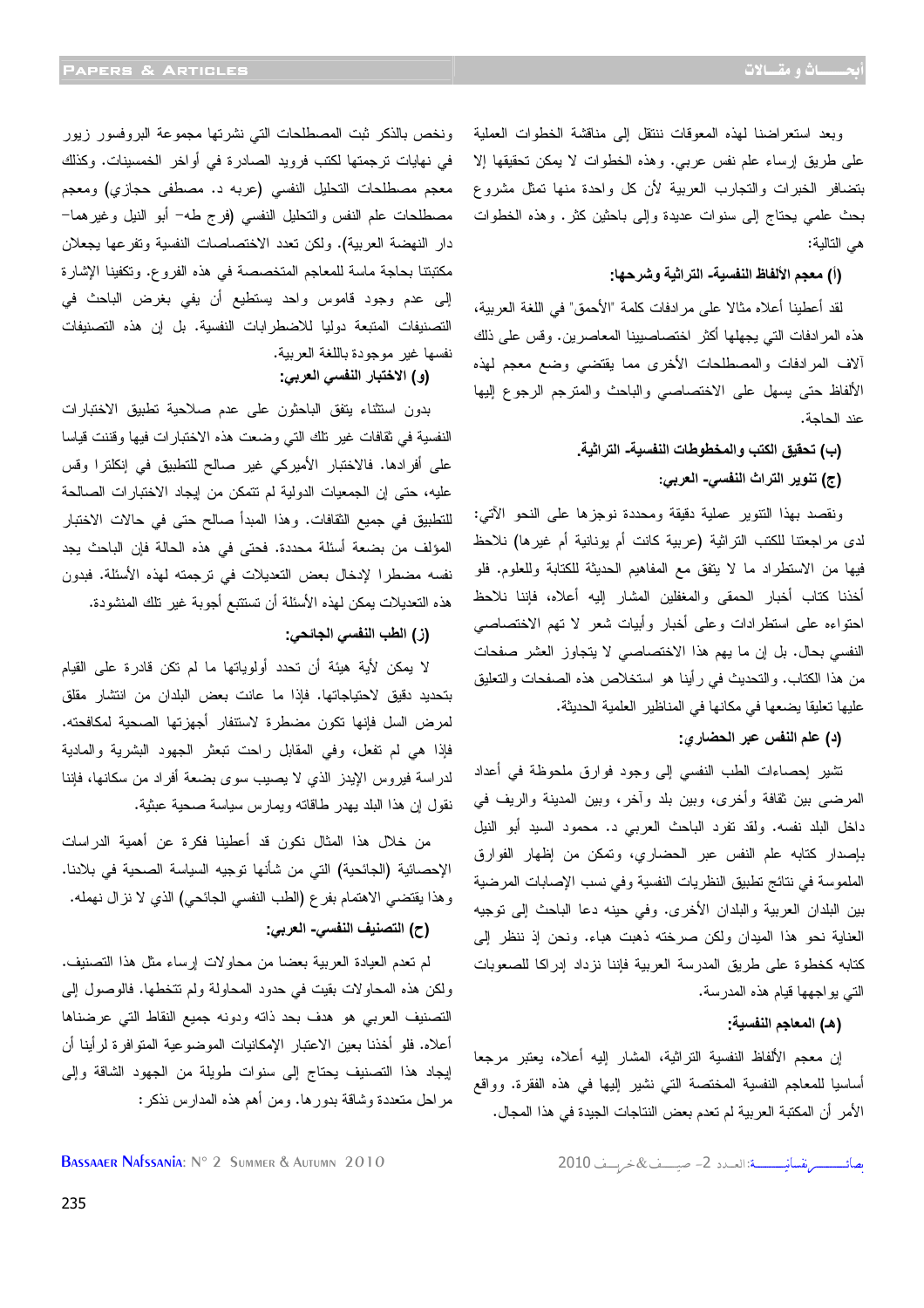#### (1) ترجمة التصنيفات العالمية إلى اللغة العربية<del>.</del>

ذلك أن الدعوة إلى المدرسة العربية وإلى التصنيف العربي لا يمكنها أن تعني رفض هذه التصنيفات أو إهمالها. فهذه التصنيفات هي جهود عالمية واضحة الأهمية. فلو دعونا إلى تعديلها بما يلائم واقعنا فإن ذلك لا يعني بحال اتهامها بعدم الصلاحية المطلقة .

#### (2) تعزيز الحضور العربي في الجمعية الدولية للطب النف*سي*:

لقد عكس المؤتمر الدولي الثامن للطب النفسي الضآلة البالغة للحضور العربي في الميدان (راجع العدد الثاني من مجلة الثقافة النفسية).

وهذه الضآلة لا تنعكس فقط على صعيد الحضور والمحاضرات ولكنها تنعكس أيضا على صعيد الأبحاث (بخاصة أبحاث تعديل التصنيف الدولي). فهذه الجمعية تعمد إلى استخراج آراء باحثين ينتمون إلى مختلف الثقافات، وهي تعدل التصنيف بناء على هذه المشاورات. وبالرغم من تمثيل الدول العربية في هذه المناقشات فإن هذا التصنيف لا يزال بعيدا عن تمثل الأوضاع الخاصة بالمريض العربي. ومرد ذلك إلى أن ممثلينا في هذه المباحثات يضطرون إلى الاستناد إلى تجاربهم وأبحاثهم الشخصية لأنهم لا يحظون بالدعم وبالاتصال الكافيين بزملائهم العرب. وبمعنى آخر فإن غياب المدرسة العربية يبعثر الجهود ويعرقل مجرد إدخال بعض التعديلات على التصنيف الدولي .

(3) ت*سهيل ا*لاتصال بين الاختصاصيين العرب.

**)4( 0وات (،9** على أن تتمحور أهداف هذه الندوات حول المواضيع المشار إليها أعلاه بوصفها خطوات ضرورية لقيام المدرسة العربية وتصنيفها.

بعد هذه الخطوات مجتمعة يمكننا إذا الحديث عن تصنيف نفسي عربي وعن مدرسة نفسية عربية .

وهكذا فإننا ندرك أن تحقيق هذه المدرسة ليس طرحا نظريا غير قابل للتحقيق كما ندرك أنه ليس سهلا فدونه عقبات وعقبات أولاها أولئك الذين لا يفوتون الفرص لإظهار عدائهم للعربية ولجهد المتكلمين بها، والذين يجسدون هذه العدائية في محاولاتهم لتشويه العربية وللتشكيك في صلاحيتها. فهل يعقل

أن يتم إحياء اللغة العبرية الميتة على يد بضعة ملايين من أحفاد متكلميها وأن تقتل العربية الحية التي يتكلمها مئات الملايين من البشر؟ وليكن مسلما أن "اللغة هي وعاء الفكر" فأين يصبح فكرنا (يهمنا تحديدا قدرات اختصاصيينا العرب على علاج مرضاهم) إذا ما كسر وعاؤه أو توسخ بأدران مثل هذه الدعوات؟

## **Arabpsynet Psychologists**

<u> The Communication of the Communication of the Communication of the Communication of the Communication of the Co</u>

|                                 |                                                               | تبخرك المقروع التقسيكة                |
|---------------------------------|---------------------------------------------------------------|---------------------------------------|
| a shotlar                       | After Just a                                                  | <b>NATIONAL</b>                       |
| Arab@syNet                      |                                                               |                                       |
| academic future incommunication | offer a concentrate to the project states a sound of the form |                                       |
|                                 | prove party in proven costs                                   |                                       |
| Psychologicis                   |                                                               |                                       |
|                                 | <b>Rando</b><br><b>STAND</b>                                  | Middle 1, Milano 1, Missouri 4 March- |
|                                 | Room, J. Sare J. Karl, J. Kans, J. Roll J. Mine               |                                       |
|                                 | than 1 than 1 thank 1 than 1 thank 1 thank                    |                                       |
|                                 | States J. Rand, J. Start, J. Brand, J. Brand, J. Blanc        |                                       |
|                                 |                                                               |                                       |
|                                 |                                                               |                                       |
| <b>SANT</b>                     |                                                               | with the basic and past.              |
|                                 |                                                               |                                       |
|                                 | 7,68<br>m                                                     | 200 at 4.0 at                         |
|                                 | $-60.5$<br><b>Tariff</b>                                      | that an intransit                     |
|                                 | 10844<br>-                                                    | College Hall                          |
|                                 | <b>COLOR</b><br><b>Colla</b>                                  |                                       |
|                                 | <b>SAR</b><br><b>A</b><br><b>Light</b>                        |                                       |
|                                 | $1 - 1$<br>71198                                              | <b>Live Admin</b>                     |
|                                 | Like.<br><b>A</b>                                             | <b>Listen Print, Jul 14</b>           |
|                                 | 1,810<br><b>Hall</b><br>$-14$                                 | <b>Manager</b>                        |

Arabic Edition http://www.arabpsynet.com/HomePage/Psy-Gists.Ar.asp English Edition http://www.arabpsynet.com/HomePage/Psy-Gists.asp French Edition http://www.arabpsynet.com/HomePage/Psy-Gists.Fr.asp

**Arabpsynet Psychiatrists** 

| and the Utilities<br><b>Arabi's yNet</b>                               |                                                                                                  | أأرد هذا العربين تعتصر                                                                                                                            | <b>ANTICO</b>                                                                                     |  |  |
|------------------------------------------------------------------------|--------------------------------------------------------------------------------------------------|---------------------------------------------------------------------------------------------------------------------------------------------------|---------------------------------------------------------------------------------------------------|--|--|
| <b>Controlled Art Control Service Control</b><br><b>Pyrcless treat</b> | $-1$                                                                                             | <b>And I want the same than 1 weeks the</b><br>The annual interest<br><b>Start Administration</b><br>Walley 1. Hugh 1. Hughest 1. What 1. Britain |                                                                                                   |  |  |
|                                                                        | How I Have I Haad, I Haad, I Haad, I Haad,<br>Room F. Rolls, L. Hoaf, L. Hyne, L. Hyd. J. Strain |                                                                                                                                                   |                                                                                                   |  |  |
|                                                                        | --<br>a Variation                                                                                |                                                                                                                                                   |                                                                                                   |  |  |
|                                                                        |                                                                                                  | <b>Supply Street</b>                                                                                                                              |                                                                                                   |  |  |
| -                                                                      |                                                                                                  |                                                                                                                                                   | <b>COLLANS</b>                                                                                    |  |  |
|                                                                        | Conda<br>$^{++}$                                                                                 |                                                                                                                                                   | <b>BELLINGTON</b><br>and the first parties which are                                              |  |  |
|                                                                        | Tak.                                                                                             |                                                                                                                                                   | allied an electrical                                                                              |  |  |
|                                                                        | $\rightarrow$                                                                                    |                                                                                                                                                   |                                                                                                   |  |  |
|                                                                        | $-44$<br>×1                                                                                      | $-11$                                                                                                                                             |                                                                                                   |  |  |
|                                                                        | Code                                                                                             | a.                                                                                                                                                |                                                                                                   |  |  |
|                                                                        | $4 - 4$<br>,,                                                                                    | ٠                                                                                                                                                 |                                                                                                   |  |  |
|                                                                        | 2 km<br>nas!                                                                                     | m.                                                                                                                                                |                                                                                                   |  |  |
|                                                                        | سرم<br><b>UP of</b>                                                                              | 164                                                                                                                                               | and site in<br>that S.Mrs2111<br>) ) : معاشق و عاش اللونة.<br><b>De factoria</b><br>deliation and |  |  |
|                                                                        | --<br>w<br>لبان<br>المارات                                                                       | <br>                                                                                                                                              | أذاعه أرغضه والهام<br>perchant of                                                                 |  |  |

Arabic Edition http://www.arabpsynet.com/HomePage/Psy-Ists.Ar.asp English Edition http://www.arabpsynet.com/HomePage/Psy-Ists.asp French Edition http://www.arabpsynet.com/HomePage/Psy-Ists.Fr.asp

بصان ـــــــــــــــــــ ــــــــــــــــــ :אـــــد2 ــــــــــ& ـــــــ2010 2010 Autumn & Summer 2 °N :Nafssania Bassaaer